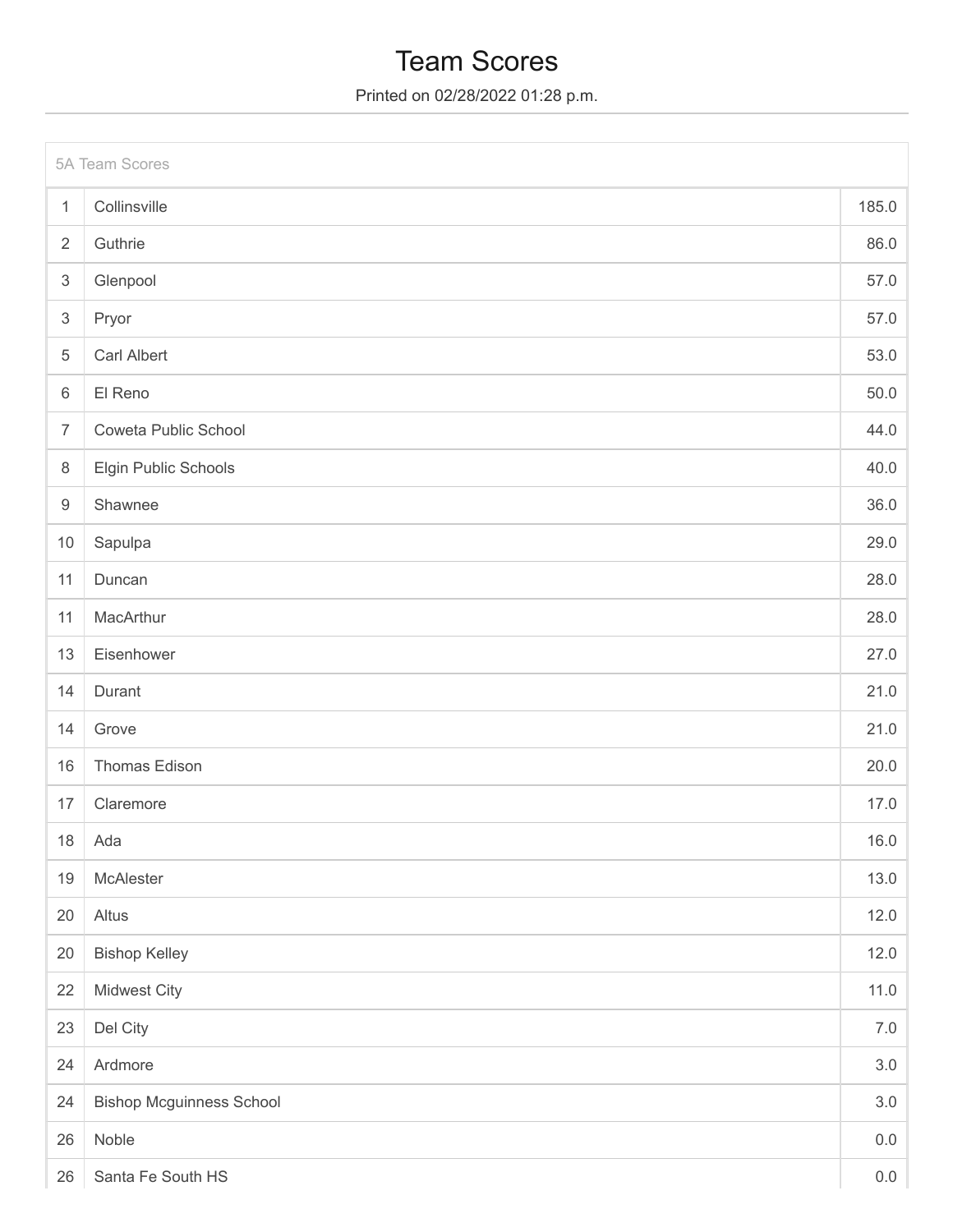| 26 | Will Rogers |  |
|----|-------------|--|
| 26 | Woodward    |  |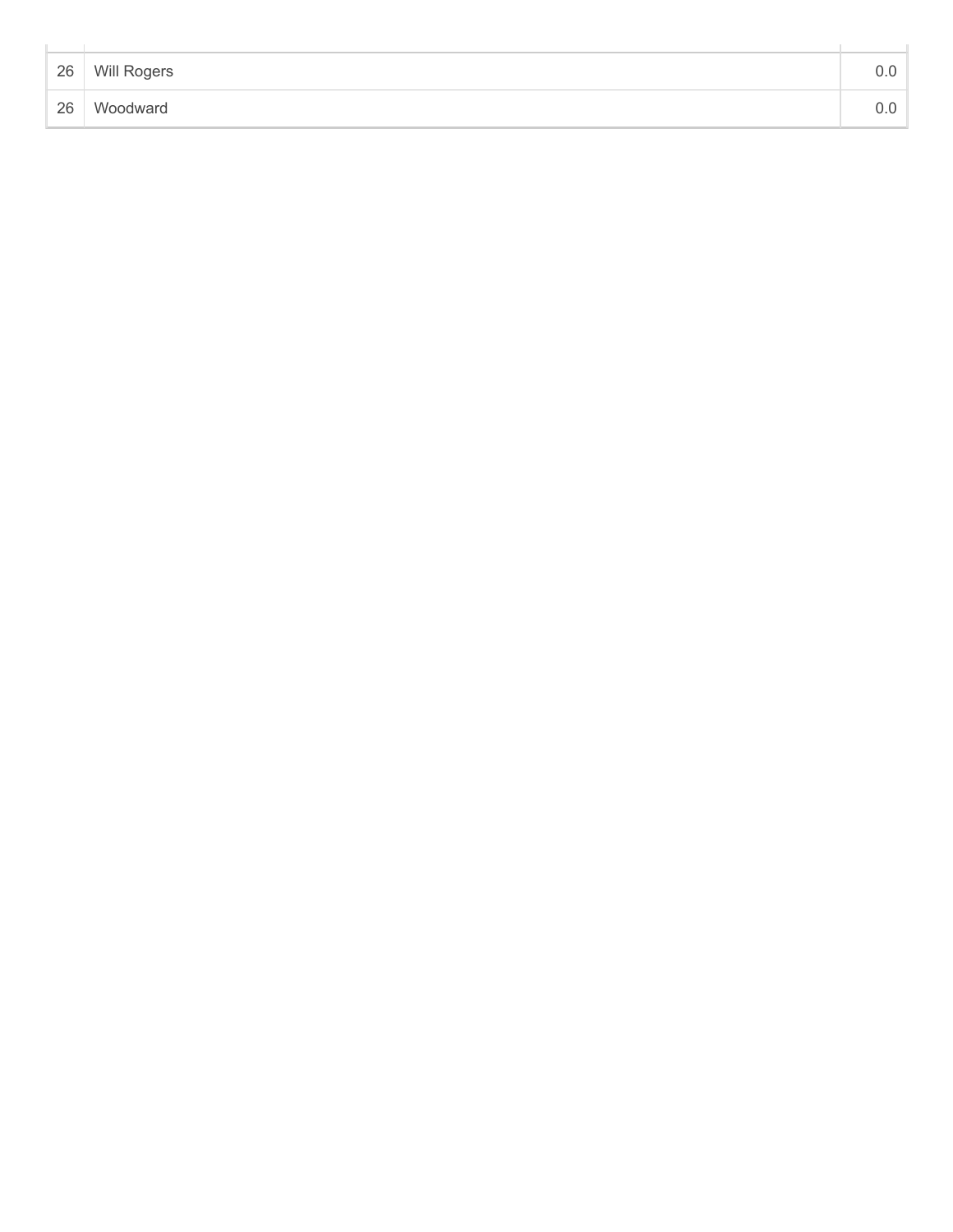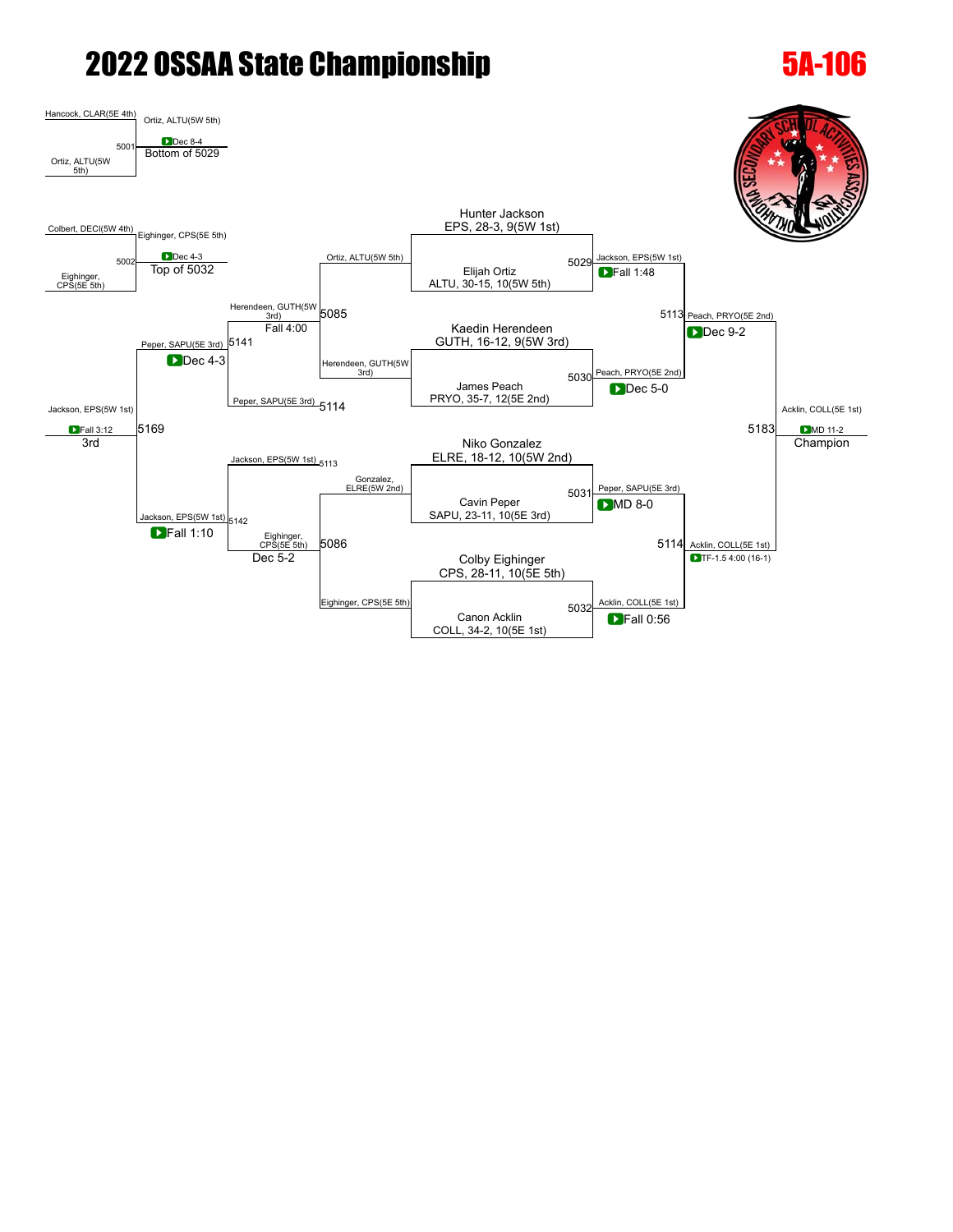### [Miller](javascript:viewProfile(2096467009)), SAPU(5E 3rd) [Miller,](javascript:viewProfile(2096467009)) SAPU(5E 3rd) **D**Fall 1:39 Reyes, ALTU(5W  $5th$ [5003](javascript:openBoutSheet(1,) Bottom of [5033](javascript:openBoutSheet(3,) [Prior,](javascript:viewProfile(790361096)) NOBL(5W 4th) [Hicks](javascript:viewProfile(1836787096)), GLEN(5E 5th) [Miller](javascript:viewProfile(2096467009)), SAPU(5E 3rd) Logan Crawford EISE, 36-8, 10(5W 1st) 5033 Crawford, EISE(5W 1st) [5115](javascript:openBoutSheet(7,) Crawford, EISE(5W 1st) Harris, COLL(5E 1st) **D**MD 15-7 [Hicks](javascript:viewProfile(1836787096)), GLEN(5E 5th) [5004](javascript:openBoutSheet(2,) Caydon [Miller](javascript:viewProfile(2096467009)) SAPU, 28-7, 12(5E 3rd) Top of [5036](javascript:openBoutSheet(6,) [Miller](javascript:viewProfile(2096467009)), SAPU(5E 3rd) [5087](javascript:openBoutSheet(8,) **D**Dec 9-4 [Miller](javascript:viewProfile(2096467009)), SAPU(5E 3rd) **D**Dec 8-3 SAPU(5E 3rd) **D** Fall 2:58 **D** Fall 2:58 **D Bradly VanBlaricom** [5143](javascript:openBoutSheet(11,) DUNC, 22-11, 12(5W 3rd)  $\blacksquare$ Fall 2:58 VanBlarico, DUNC(5W [Logue,](javascript:viewProfile(790012096)) GROV(5E 2nd) **D**Fall 4:20 [5170](javascript:openBoutSheet(14,) [5184](javascript:openBoutSheet(13,) **D**Dec 2-1 [Orr](javascript:viewProfile(205318135)), ARDM(5W 2nd) [5116](javascript:openBoutSheet(9,) Conley [Logue](javascript:viewProfile(790012096)) GROV, 24-11, 12(5E 2nd) [5034](javascript:openBoutSheet(4,) **D**Fall 3:29 [Logue](javascript:viewProfile(790012096)), GROV(5E 2nd) [5115](javascript:openBoutSheet(7,) Cameron [Orr](javascript:viewProfile(205318135)) ARDM, 26-8, 11(5W 2nd) 3rd [Hicks](javascript:viewProfile(1836787096)), GLEN(5E 5th) Gomez,<br>WOOD(5E 4th) [Orr,](javascript:viewProfile(205318135)) ARDM(5W 2nd) [5116](javascript:openBoutSheet(9,) Harris, COLL(5E 1st) **Champion** Julio Gomez WOOD, 18-10, 11(5E 4th) [5035](javascript:openBoutSheet(5,) [5144](javascript:openBoutSheet(12,) [Hicks,](javascript:viewProfile(1836787096)) GLEN(5E  $\frac{5 \text{th}}{5 \text{th}}$  [5088](javascript:openBoutSheet(10,) **D**MD 13-5 **Dec 11-7** Jarrett [Hicks](javascript:viewProfile(1836787096)) GLEN, 26-16, 11(5E 5th)  $\blacksquare$  Fall 1:46  $\blacksquare$   $\blacksquare$   $\blacksquare$   $\blacksquare$  $Hicks$ , GLEN(5E 5th)  $\overline{h}$   $\overline{h}$   $\overline{h}$   $\overline{h}$   $\overline{h}$   $\overline{h}$   $\overline{h}$   $\overline{h}$   $\overline{h}$   $\overline{h}$   $\overline{h}$   $\overline{h}$   $\overline{h}$   $\overline{h}$   $\overline{h}$   $\overline{h}$   $\overline{h}$   $\overline{h}$   $\overline{h}$   $\overline{h}$   $\overline{h}$   $\overline{h}$   $\overline$ **DFall 1:07** Gerald Harris COLL, 45-5, 9(5E 1st) [5036](javascript:openBoutSheet(6,) **D**Fall 3:45  $\blacksquare$  Fall 2:55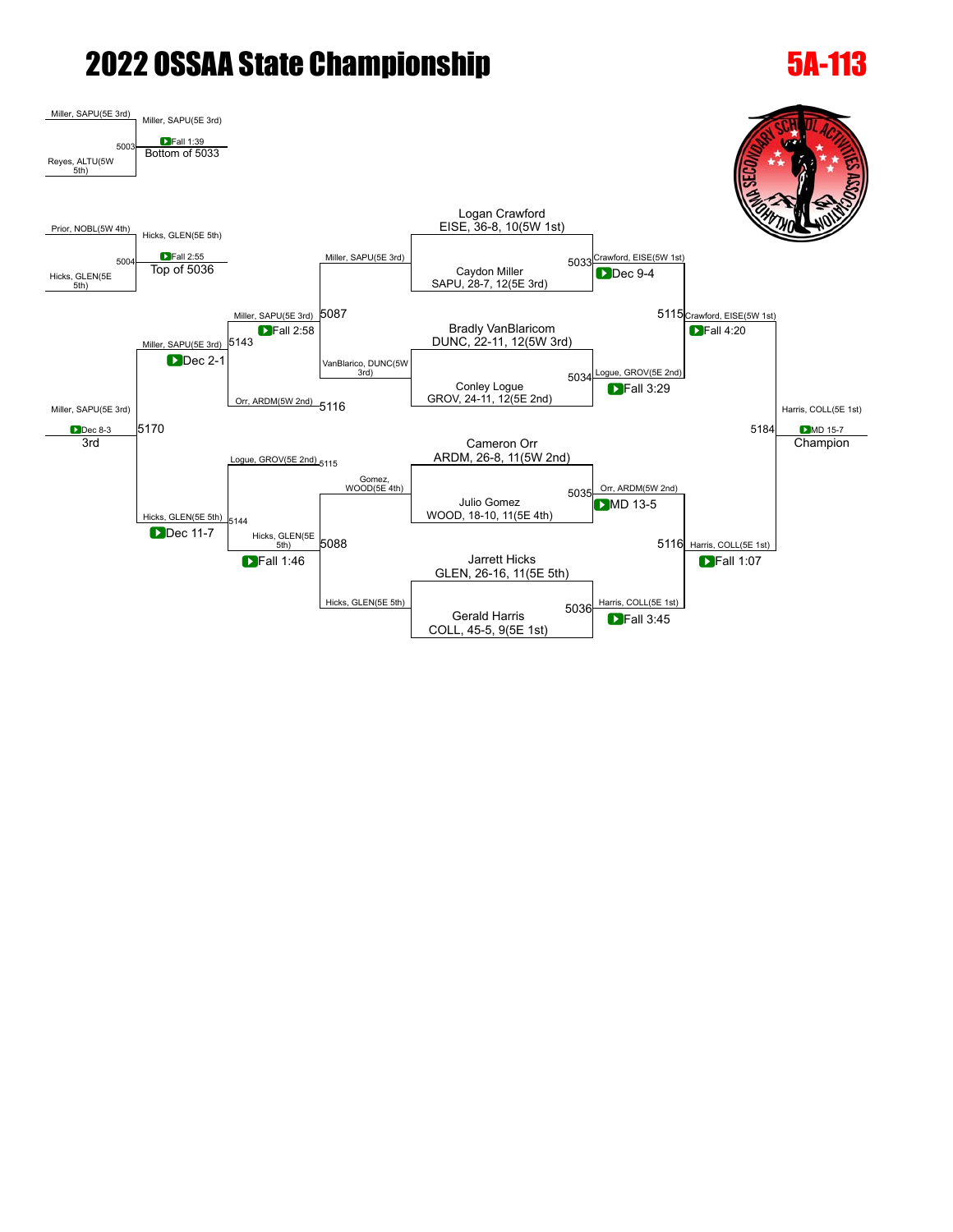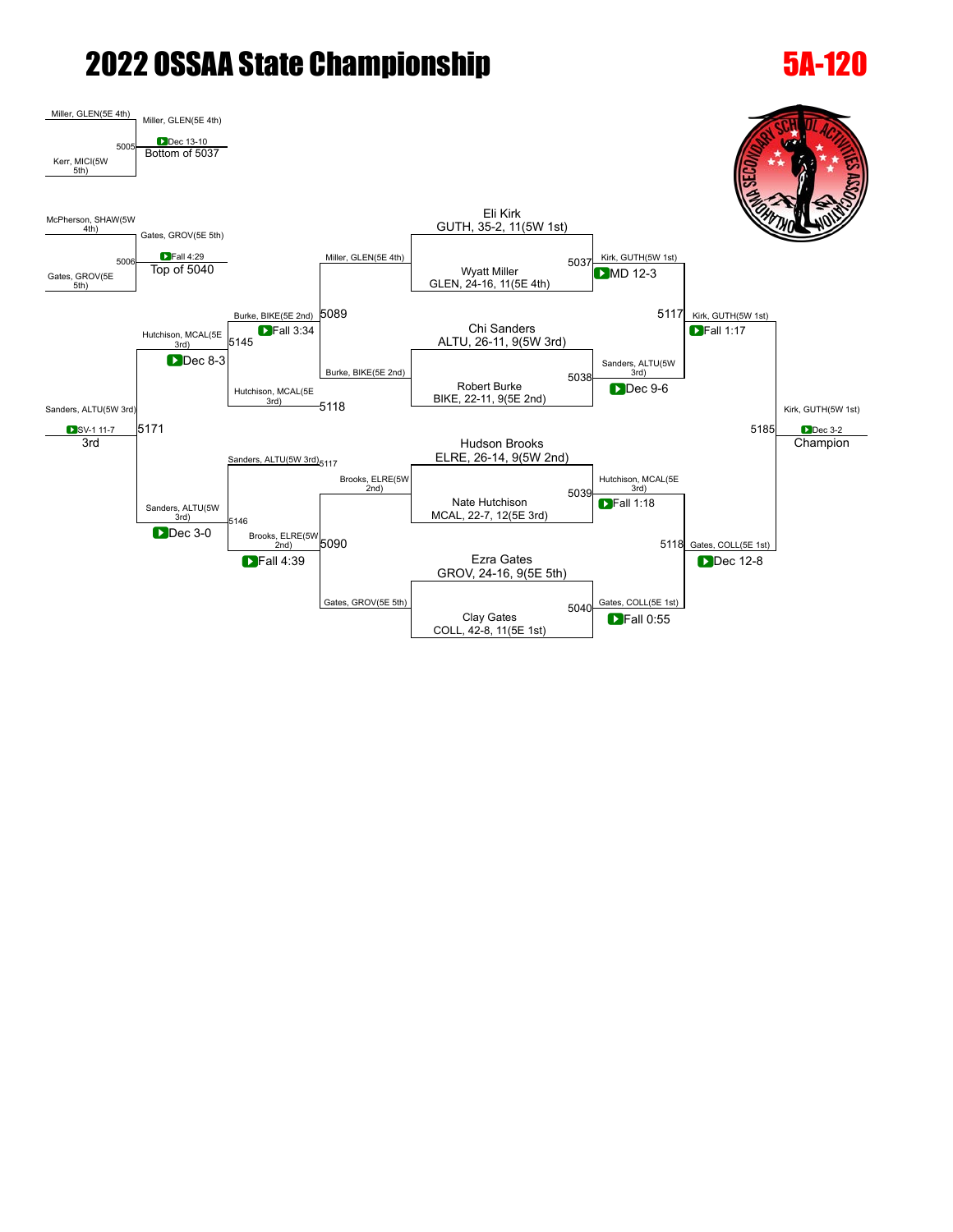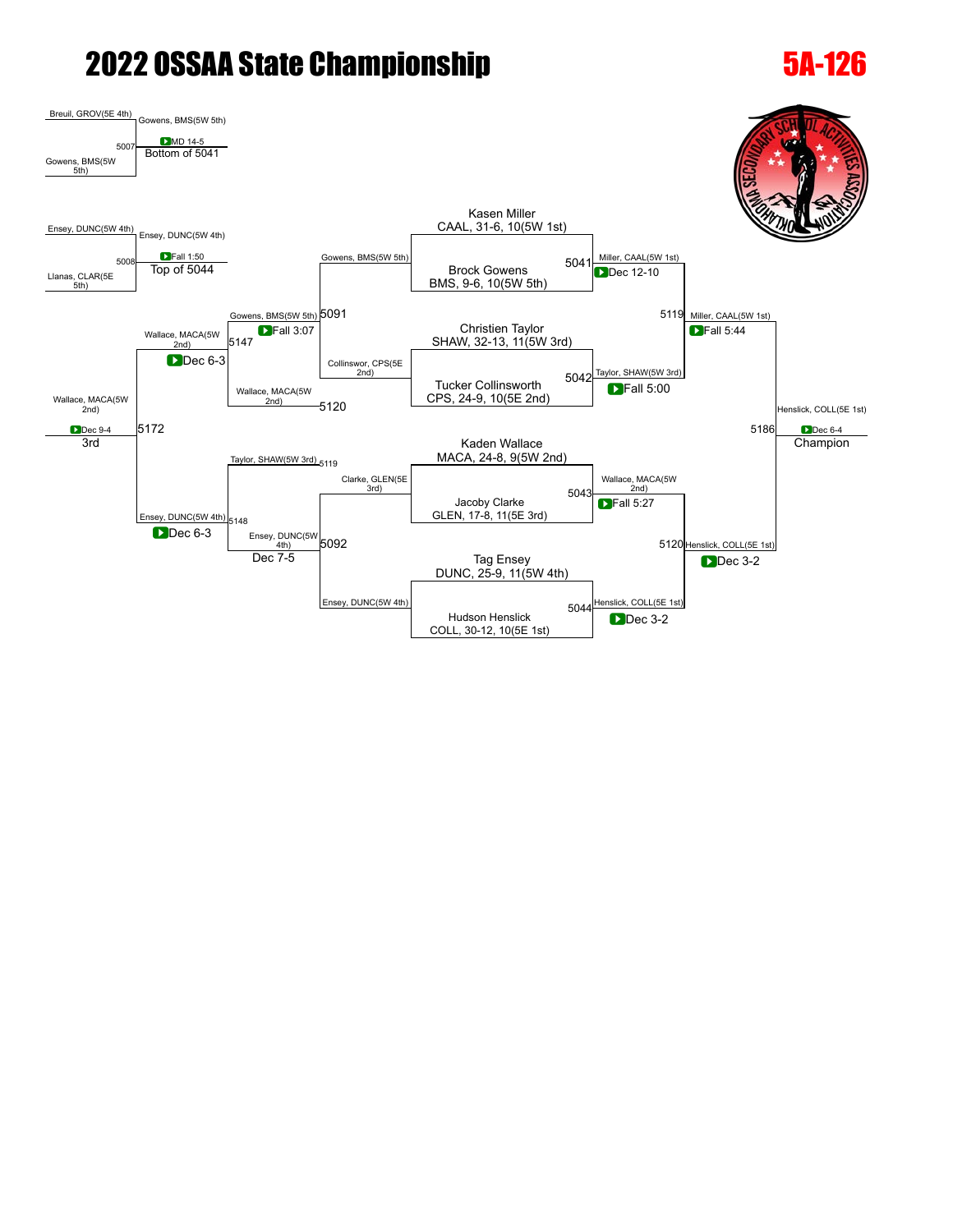### [Gray](javascript:viewProfile(2110450009)), PRYO(5E 4th) [Ortiz](javascript:viewProfile(1832089132)), EPS(5W 5th) **D**Dec 7-4 [Ortiz](javascript:viewProfile(1832089132)), EPS(5W  $5th$ [5009](javascript:openBoutSheet(1,) Bottom of [5045](javascript:openBoutSheet(3,) [Hunter,](javascript:viewProfile(1000314135)) DUNC(5W 4th) [Hunter](javascript:viewProfile(1000314135)), DUNC(5W 4th) [Ortiz,](javascript:viewProfile(1832089132)) EPS(5W 5th) William [Heger](javascript:viewProfile(1438767009)) ELRE, 29-5, 11(5W 1st) [Heger](javascript:viewProfile(1438767009)), ELRE(5W 1st) 5121 [Heger,](javascript:viewProfile(1438767009)) ELRE(5W 1st) [Heger](javascript:viewProfile(1438767009)), ELRE(5W 1st) **D**ec 4-3 Brown, WIRO(5E  $5th)$ [5010](javascript:openBoutSheet(2,) Diego [Ortiz](javascript:viewProfile(1832089132)) EPS, 24-11, 12(5W 5th) **D**Dec 4-0 **CONSECTED SETS ON A CONSECTED SETS ON A CONSECT OF SOLUTION OF SOLUTION** OF SOLUTION OF SOLUTION OF SOLUTION CONSECTED SOLUTION OF SOLUTION OF SOLUTION OF SOLUTION OF SOLUTION OF SOLUTION OF SOLUTION OF SOLUTIO Zellers, BIKE(5E 2nd) [5093](javascript:openBoutSheet(8,) **DFall 1:29** [Brown](javascript:viewProfile(706139096)), MICI(5W 3rd) **D**Dec 6-0 [Peterson,](javascript:viewProfile(2093415009)) SAPU(5E 1st) Jazen [Brown](javascript:viewProfile(706139096)) [5149](javascript:openBoutSheet(11,) MDec 3-1 MICI, 31-9, 12(5W 3rd)<br>5149 MICI, 31-9, 12(5W 3rd) **D**Dec 3-1  $Z$ ellers, BIKE(5E 2nd)  $\begin{array}{c|c}\n\hline\n\end{array}$  [Brown](javascript:viewProfile(706139096)), MICI(5W 3rd) **D**Dec 5-0 [5173](javascript:openBoutSheet(14,) [5187](javascript:openBoutSheet(13,) **D**MD 9-0 [Peterson,](javascript:viewProfile(2093415009)) SAPU(5E 1st) Greyson Zellers BIKE, 21-10, 9(5E 2nd) [5046](javascript:openBoutSheet(4,) [5122](javascript:openBoutSheet(9,) **DMD** 11-0 [Brown,](javascript:viewProfile(706139096)) MICI(5W 3rd) [5121](javascript:openBoutSheet(7,) Grant [Gober](javascript:viewProfile(1836581096)) CAAL, 35-4, 11(5W 2nd) 3rd [Brown](javascript:viewProfile(706139096)), MICI(5W 3rd) [Hollenbeck](javascript:viewProfile(854470096)),<br>GROV(5E 3rd) [Gober](javascript:viewProfile(1836581096)), CAAL(5W 2nd) 5122 [Gober,](javascript:viewProfile(1836581096)) CAAL(5W 2nd) **Champion** Deringer [Hollenbeck](javascript:viewProfile(854470096)) GROV, 31-8, 9(5E 3rd) [5047](javascript:openBoutSheet(5,) [5150](javascript:openBoutSheet(12,) [Hollenbeck](javascript:viewProfile(854470096)), GROV(5E 3rd) [5094](javascript:openBoutSheet(10,) **D**Fall 2:21 **Dec** 10-7 Riley [Hunter](javascript:viewProfile(1000314135)) DUNC, 26-14, 12(5W 4th) Dec 4-0 [Hunter](javascript:viewProfile(1000314135)), DUNC(5W 4th) [Peterson](javascript:viewProfile(2093415009)), SAPU(5E 1st) **D**Fall 3:32 Ethan [Peterson](javascript:viewProfile(2093415009)) SAPU, 34-9, 10(5E 1st) [5048](javascript:openBoutSheet(6,) **D**Dec 6-2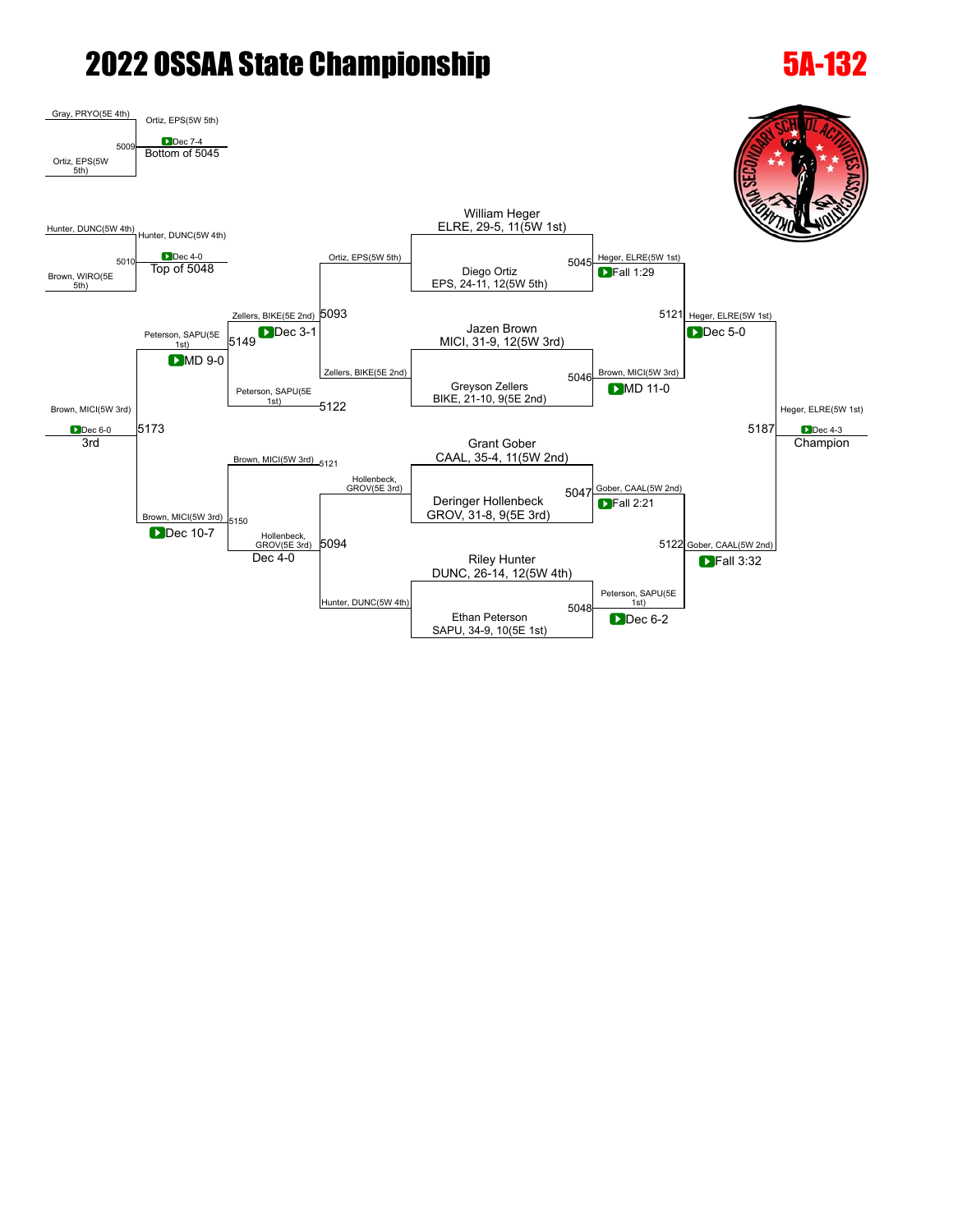### [Lowery,](javascript:viewProfile(476297135)) GROV(5E 4th) Anderson, CAAL(5W<br>5th) [5011](javascript:openBoutSheet(1,) **Bottom of [5049](javascript:openBoutSheet(3,)** Anderson, CAAL(5W 5th) [Jennings](javascript:viewProfile(1891841096)), ELRE(5W  $\frac{4\text{th}}{4\text{th}}$  [Jennings](javascript:viewProfile(1891841096)), ELRE(5W) **D**Dec 6-4 Anderson, CAAL(5W 5th) Braden [Hall](javascript:viewProfile(608558096)) GUTH, 35-5, 11(5W 1st) [Hall,](javascript:viewProfile(608558096)) GUTH(5W 1st)  $5123$  [Hall,](javascript:viewProfile(608558096)) GUTH(5W 1st) [Martinez](javascript:viewProfile(704853135)), DUNC(5W 2nd) **D**Dec 5-3 [Zickefoose](javascript:viewProfile(649181096)), CLAR(5E 5th) [5012](javascript:openBoutSheet(2,) Braden Anderson CAAL, 31-11, 10(5W 5th)  $\begin{array}{|c|c|c|c|c|}\n\hline\n\text{LDEc 6-4} & & & & \text{5049} \\
\hline\n\text{Top of 5052} & & & & \text{Braden Anderson} & \\
\hline\n\end{array}$  $\begin{array}{|c|c|c|c|c|}\n\hline\n\text{LDEc 6-4} & & & & \text{5049} \\
\hline\n\text{Top of 5052} & & & & \text{Braden Anderson} & \\
\hline\n\end{array}$  $\begin{array}{|c|c|c|c|c|}\n\hline\n\text{LDEc 6-4} & & & & \text{5049} \\
\hline\n\text{Top of 5052} & & & & \text{Braden Anderson} & \\
\hline\n\end{array}$  $\begin{array}{|c|c|c|c|c|}\n\hline\n\text{LDEc 6-4} & & & & \text{5049} \\
\hline\n\text{Top of 5052} & & & & \text{Braden Anderson} & \\
\hline\n\end{array}$  $\begin{array}{|c|c|c|c|c|}\n\hline\n\text{LDEc 6-4} & & & & \text{5049} \\
\hline\n\text{Top of 5052} & & & & \text{Braden Anderson} & \\
\hline\n\end{array}$ [Kegley,](javascript:viewProfile(645041096)) PRYO(5E 2nd) [5095](javascript:openBoutSheet(8,) **D**Dec 3-2 Paoli, EISE(5W 3rd) SV-1 9-7 [Edwards](javascript:viewProfile(1190253096)), GLEN(5E 1st) 5151 Jacquvis Paoli [5151](javascript:openBoutSheet(11,) Dec 7-2 *Dec 1-2* Jacquvis Paoli<br>5151 EISE, 23-7, 12(5W 3rd) **Dec 7-2** [Kegley](javascript:viewProfile(645041096)), PRYO(5E 2nd) 2001 2008 2010 2010 2010 5050 2010 5051 2010 5051 2010 5051 2010 5051 2010 5051 2010 5051 2010 5051 2010 5051 2010 5051 2010 5051 2010 5051 2010 5051 2010 5051 2010 5051 2010 5051 2010 5051 2010 5051 2 **D**ec 9-2 [5174](javascript:openBoutSheet(14,) [5188](javascript:openBoutSheet(13,) **D**Fall 2:29 [Edwards](javascript:viewProfile(1190253096)), GLEN(5E 1st) Bryce [Kegley](javascript:viewProfile(645041096)) PRYO, 36-11, 11(5E 2nd) [5050](javascript:openBoutSheet(4,) [5124](javascript:openBoutSheet(9,) SV-1 12-10 Paoli, EISE(5W 3rd) [5123](javascript:openBoutSheet(7,) JP [Martinez](javascript:viewProfile(704853135)) DUNC, 26-5, 12(5W 2nd) 3rd Paoli, EISE(5W 3rd) [Lecoq,](javascript:viewProfile(738494135)) SAPU(5E 3rd) [Martinez,](javascript:viewProfile(704853135)) DUNC(5W 2nd) [Martinez](javascript:viewProfile(704853135)), DUNC(5W  $\frac{2nd}{2}$ **Champion** Parker [Lecoq](javascript:viewProfile(738494135)) SAPU, 18-14, 12(5E 3rd)  $505$ [5152](javascript:openBoutSheet(12,) [Jennings](javascript:viewProfile(1891841096)),<br>ELRE(5W 4th) [5096](javascript:openBoutSheet(10,) **D**Dec 8-4 [5124](javascript:openBoutSheet(9,) **D**MD 15-7 Dailey [Jennings](javascript:viewProfile(1891841096)) ■ Dailey Jennings<br>
ELRE, 25-13, 11(5W 4th) **D**Fall 3:19 [Jennings](javascript:viewProfile(1891841096)), ELRE(5W 4th) [Edwards,](javascript:viewProfile(1190253096)) GLEN(5E 1st) **D**ec 7-3 Mike [Edwards](javascript:viewProfile(1190253096)) GLEN, 35-8, 12(5E 1st) [5052](javascript:openBoutSheet(6,) **D**MD 12-3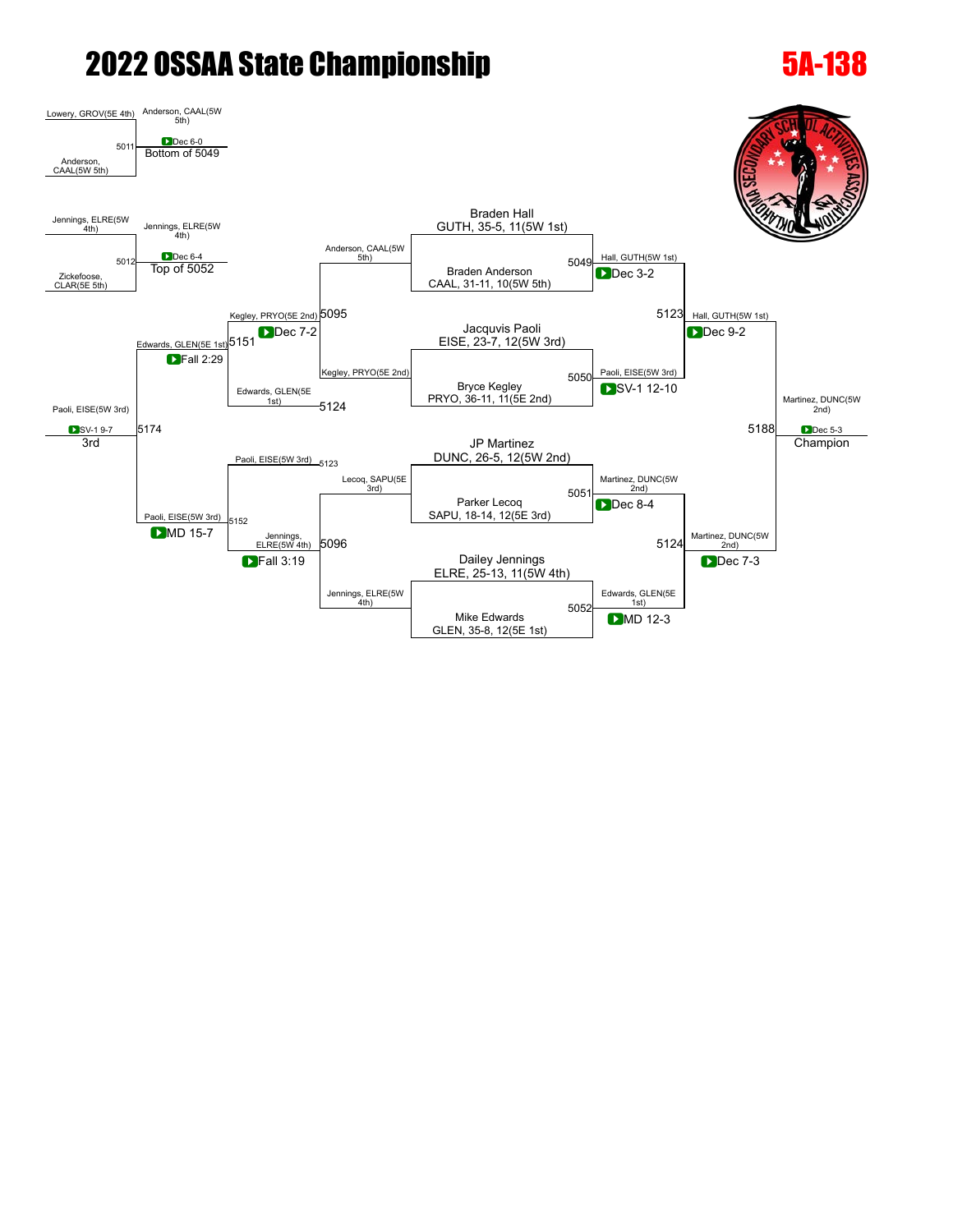### [Gesell,](javascript:viewProfile(271684135)) GROV(5E 4th) [Bowman,](javascript:viewProfile(921462132)) DURA(5W 5th) Dec 4-2 [5013](javascript:openBoutSheet(1,) Bottom of [5053](javascript:openBoutSheet(3,) [Bowman,](javascript:viewProfile(921462132)) DURA(5W 5th) [Grant](javascript:viewProfile(1173977096)), CAAL(5W 4th) [Bessette](javascript:viewProfile(1804004096)), PRYO(5E 5th) **D**Fall 5:49 [Bowman,](javascript:viewProfile(921462132)) DURA(5W 5th) Daegen [Griffin](javascript:viewProfile(1891879096)) ELRE, 26-9, 12(5W 1st) [Griffin,](javascript:viewProfile(1891879096)) ELRE(5W 1st) [5125](javascript:openBoutSheet(7,) lvy, ADA(5E 2nd) [Brooks](javascript:viewProfile(1344870132)), COLL(5E 1st) TF-1.5 4:00 (17-1) [Bessette,](javascript:viewProfile(1804004096)) PRYO(5E 5th) [5014](javascript:openBoutSheet(2,) Top of [5056](javascript:openBoutSheet(6,) **Top of [5053](javascript:openBoutSheet(3,)** DURA, 18-13, 12(5W 5th) [Moon](javascript:viewProfile(951073135)), MACA(5W 3rd) [5097](javascript:openBoutSheet(8,) **D**MD 13-3 [Griffin,](javascript:viewProfile(1891879096)) ELRE(5W 1st) **D**MD 15-4 arey, GUTH(5W 2nd) 5153 Calvin [Moon](javascript:viewProfile(951073135))  $\begin{array}{|c|c|c|}\n \hline\n \text{1} & \text{1} & \text{1} & \text{1} & \text{1} \\
 \hline\n \end{array}$  [5153](javascript:openBoutSheet(11,) MACA, 24-11, 11(5W 3rd) **D**Fall 3:31  $Moon, MACA(5W 3rd)$  $Moon, MACA(5W 3rd)$ **Fall 2:53** [5175](javascript:openBoutSheet(14,) [5189](javascript:openBoutSheet(13,)  $\blacksquare$ Fall 3:51 [Carey,](javascript:viewProfile(1010848132)) GUTH(5W 2nd) [5126](javascript:openBoutSheet(9,) Tre` [Ivy](javascript:viewProfile(361976132)) ADA, 32-6, 12(5E 2nd) [5054](javascript:openBoutSheet(4,) **Dec** 10-7 [Griffin](javascript:viewProfile(1891879096)), ELRE(5W 1st) [5125](javascript:openBoutSheet(7,) Jake [Carey](javascript:viewProfile(1010848132)) GUTH, 25-12, 12(5W 2nd) 3rd [Griffin](javascript:viewProfile(1891879096)), ELRE(5W 1st) [Roberts,](javascript:viewProfile(2144107)) CPS(5E<br>3rd) 3rd) 5055<mark>[Carey](javascript:viewProfile(1010848132)), GUTH(5W 2nd)</mark> 5126 [Brooks](javascript:viewProfile(1344870132)), COLL(5E 1st) **Champion** Brock [Roberts](javascript:viewProfile(2144107)) CPS, 30-9, 10(5E 3rd) [5154](javascript:openBoutSheet(12,) [Bessette](javascript:viewProfile(1804004096)), PRYO(5E 5th) [5098](javascript:openBoutSheet(10,) **D**Dec 7-6 **D**Fall 2:40 **D**MD 14-3 **CONSERVERTY CONSERVERTY CONSERVERTY CONSERVERTY CONSERVERTY CONSERVERTY CONSERVERTY CONSERVERTY CONSERVERTY CONSERVERTY CONSERVERTY CONSERVERTY CONSERVERTY CONSERVERTY CONSERVERTY CONSERVERTY CONSERVERTY CONSER** PRYO, 8-7, 12(5E 5th) **D**MD 14-3 [Bessette](javascript:viewProfile(1804004096)), PRYO(5E<br>5th) [Brooks,](javascript:viewProfile(1344870132)) COLL(5E 1st) **D**Fall 1:12 Cole [Brooks](javascript:viewProfile(1344870132)) COLL, 44-3, 11(5E 1st) [5056](javascript:openBoutSheet(6,) TF-1.5 4:05 (16-1)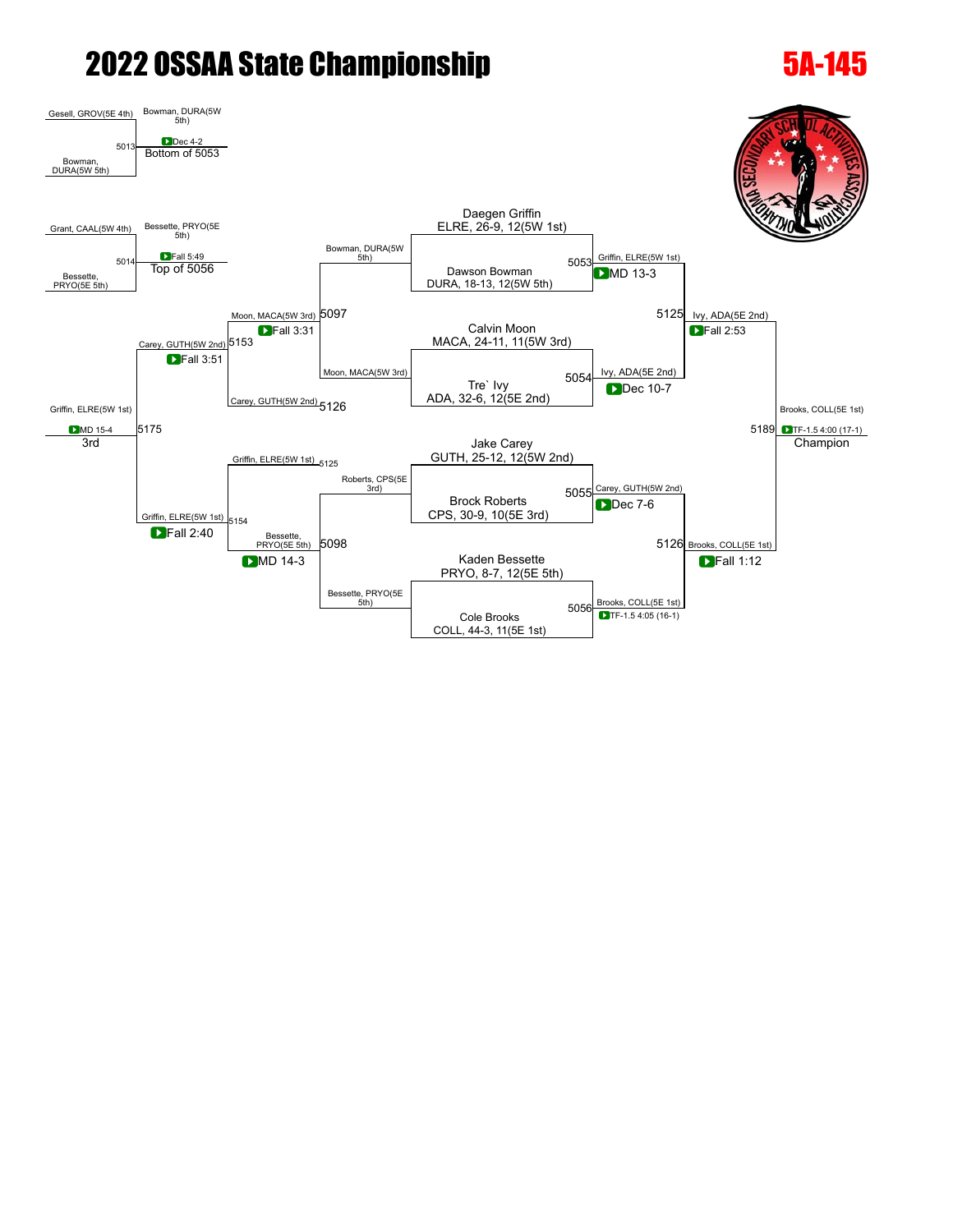### [Rhodes](javascript:viewProfile(738090135)), WIRO(5E 4th) [Rhodes,](javascript:viewProfile(738090135)) WIRO(5E 4th) **D**ec 7-3 [Anglley,](javascript:viewProfile(1217472009)) EPS(5W 5th) [5015](javascript:openBoutSheet(1,) Bottom of [5057](javascript:openBoutSheet(3,) [Hall](javascript:viewProfile(608555096)), GUTH(5W 4th) Leake, BIKE(5E 5th) [Rhodes](javascript:viewProfile(738090135)), WIRO(5E 4th) Jesse Chavez MACA, 19-7, 10(5W 1st) 5057 Chavez, MACA(5W 1st) 5127 [Shultz,](javascript:viewProfile(699617009)) CLAR(5E 2nd) [Steed](javascript:viewProfile(154810009)), COLL(5E 1st) **D**Fall 1:02 Leake, BIKE(5E 5th) [5016](javascript:openBoutSheet(2,) Josiah [Rhodes](javascript:viewProfile(738090135)) WIRO, 21-9, 12(5E 4th) [5057](javascript:openBoutSheet(3,) Top of [5060](javascript:openBoutSheet(6,) [Cross,](javascript:viewProfile(476703135)) DUNC(5W 3rd) [5099](javascript:openBoutSheet(8,) **D**MD 10-2 Kidd, CPS(5E 3rd) **D**Fall 5:00 Kidd, CPS(5E 3rd) Dayton [Cross](javascript:viewProfile(476703135)) [5155](javascript:openBoutSheet(11,) DUNC, 19-14, 11(5W 3rd)  $\Gamma$ Fall 0:50  $\frac{1}{5058}$  [Shultz,](javascript:viewProfile(699617009)) CLAR(5E 2nd) **D**Dec 2-0 [5176](javascript:openBoutSheet(14,) [5190](javascript:openBoutSheet(13,) **DFall 1:38** Kidd, CPS(5E 3rd) [5128](javascript:openBoutSheet(9,) Kai [Shultz](javascript:viewProfile(699617009)) CLAR, 31-6, 12(5E 2nd) [5058](javascript:openBoutSheet(4,) **D**Fall 0:22 Chavez, MACA(5W 1st) [5127](javascript:openBoutSheet(7,) Spencer Davidson ELRE, 22-17, 10(5W 2nd) 3rd Davidson, ELRE(5W 2nd) Davidson,<br>ELRE(5W 2nd) Kidd, CPS(5E 3rd) 5128 [Steed](javascript:viewProfile(154810009)), COLL(5E 1st) **Champion** Mason Kidd CPS, 27-9, 11(5E 3rd) [5059](javascript:openBoutSheet(5,) [5156](javascript:openBoutSheet(12,) Davidson,  $E$ LRE(5W 2nd) [5100](javascript:openBoutSheet(10,) **D**Dec 8-3 **D**Dec 5-1 Dec 6-2 Cameron Leake Cameron Leake BIKE, 24-10, 11(5E 5th) **Dec 6-2** Leake, BIKE(5E 5th) [Steed,](javascript:viewProfile(154810009)) COLL(5E 1st) **DFall 1:41** Cameron [Steed](javascript:viewProfile(154810009)) COLL, 48-2, 12(5E 1st) [5060](javascript:openBoutSheet(6,) **D**Fall 0:44

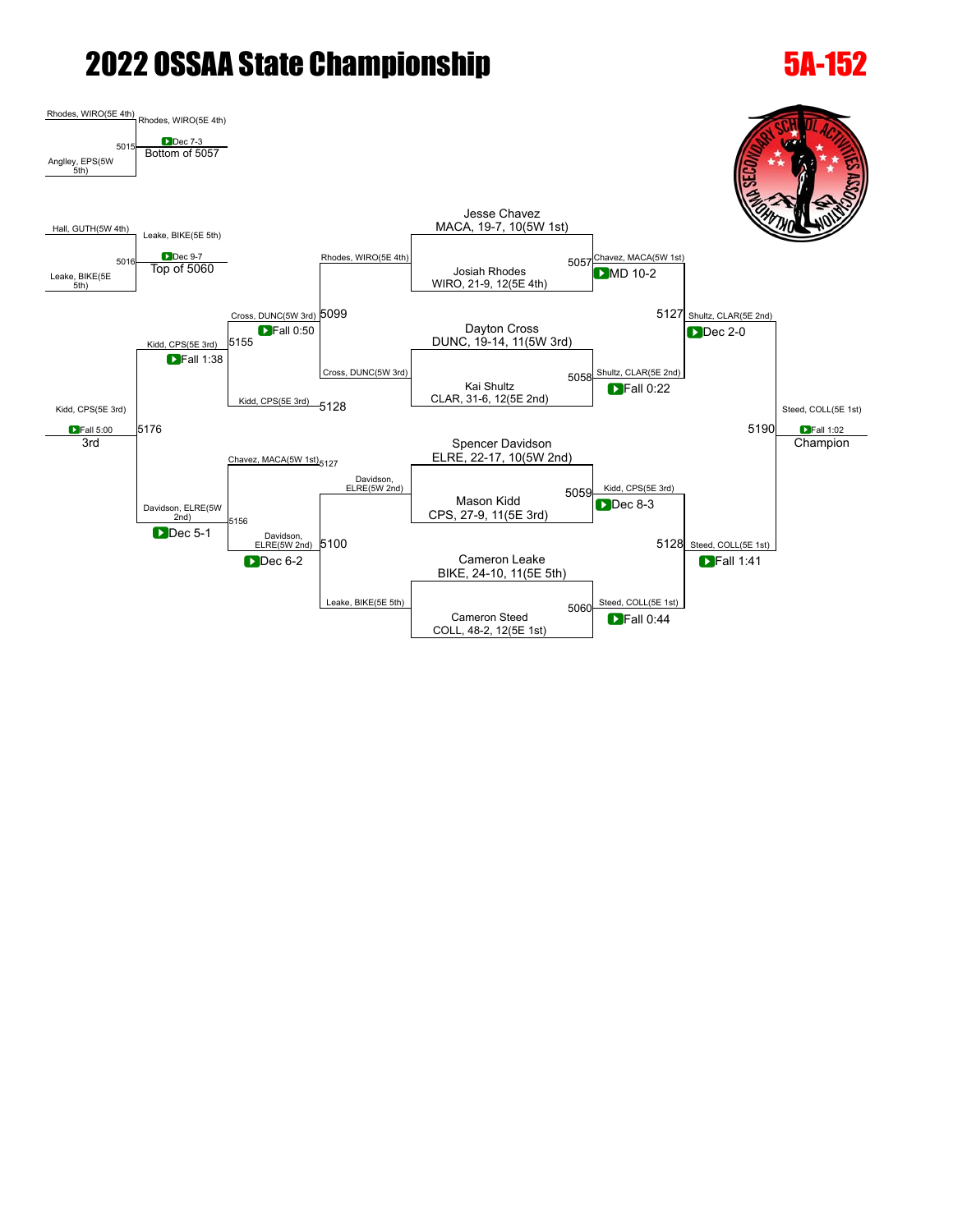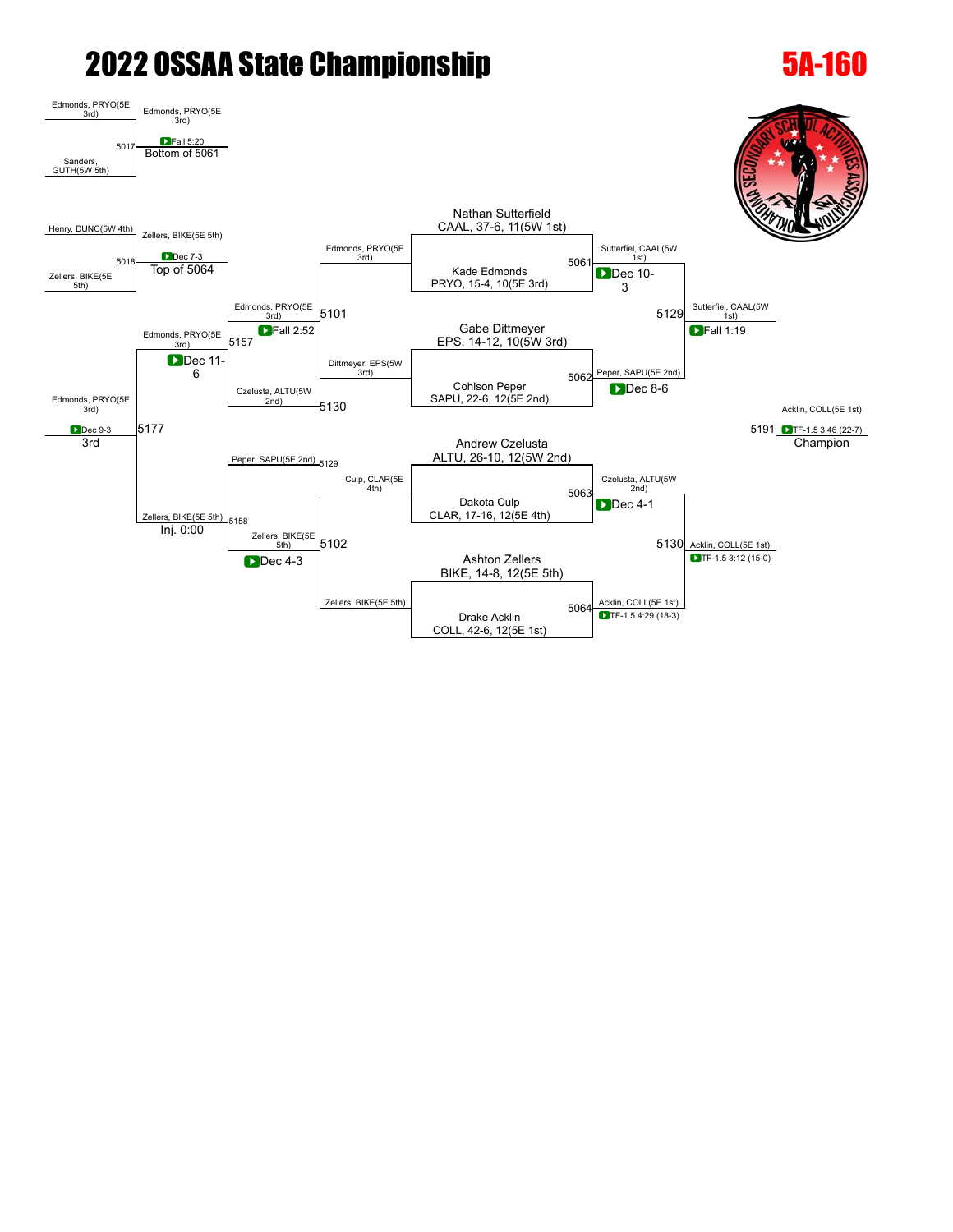### Osborne, PRYO(5E  $\frac{4\text{th}}{4\text{th}}$  Osborne, PRYO(5E **D**Fall 0:46 [Donnelly,](javascript:viewProfile(648469096)) EPS(5W 5th) [5019](javascript:openBoutSheet(1,) Bottom of [5065](javascript:openBoutSheet(3,) [Zapata,](javascript:viewProfile(202701135)) SFSH(5W 4th) [Thomas](javascript:viewProfile(1847083096)), SAPU(5E 5th) <u>Dec 2-1</u><br> [5065](javascript:openBoutSheet(3,) Top of [5068](javascript:openBoutSheet(6,) <del>Final Muller</del> (1th) Contract to the Kaden Osborne 5065 Osborne, PRYO(5E 4th) Cory [Hicks](javascript:viewProfile(1868422009)) DURA, 27-2, 12(5W 1st) [Hicks,](javascript:viewProfile(1868422009)) DURA(5W 1st) 5131 [Hicks,](javascript:viewProfile(1868422009)) DURA(5W 1st) [Hicks](javascript:viewProfile(1868422009)), DURA(5W 1st) **D**Dec 8-2 [Thomas](javascript:viewProfile(1847083096)), SAPU(5E 5th) [5020](javascript:openBoutSheet(2,) Kaden Osborne PRYO, 30-16, 12(5E 4th) [Brown](javascript:viewProfile(543422096)), MACA(5W 3rd) [5103](javascript:openBoutSheet(8,) **DMD** 16-5 [Rochelle](javascript:viewProfile(1836663096)), SHAW(5W 2nd) **Dec 11-8** ason, THED(5E 3rd) Braden [Brown](javascript:viewProfile(543422096)) **OM**D 12-3 Braden Brown<br>[5159](javascript:openBoutSheet(11,) MACA, 19-9, 10(5W 3rd) **D**MD 12-3 [Brown,](javascript:viewProfile(543422096)) MACA(5W 3rd) [Spence](javascript:viewProfile(1191065096)), MCAL(5E 2nd) **Fall 0:42** [5178](javascript:openBoutSheet(14,) [5192](javascript:openBoutSheet(13,) **D**Fall 3:00 Mason, THED(5E 3rd) [5132](javascript:openBoutSheet(9,) Gunnar [Spence](javascript:viewProfile(1191065096)) MCAL, 20-9, 12(5E 2nd)  $5066$ **D**Fall 3:05 [Spence](javascript:viewProfile(1191065096)), MCAL(5E 2nd)<sub>[5131](javascript:openBoutSheet(7,)</sub> Spencer [Rochelle](javascript:viewProfile(1836663096)) SHAW, 34-8, 12(5W 2nd) 3rd [Rochelle,](javascript:viewProfile(1836663096)) SHAW(5W 2nd) [Rochelle](javascript:viewProfile(1836663096)),<br>SHAW(5W 2nd) Mason, THED(5E 3rd) 5132 [Lund,](javascript:viewProfile(756616135)) GLEN(5E 1st) **Champion** Matthan Mason THED, 17-5, 12(5E 3rd) [5067](javascript:openBoutSheet(5,) [5160](javascript:openBoutSheet(12,) [Rochelle](javascript:viewProfile(1836663096)),<br>SHAW(5W 2nd) [5104](javascript:openBoutSheet(10,) **D**Fall 0:39 **D**Fall 5:26 **Cooper [Thomas](javascript:viewProfile(1847083096))** Cooper Thomas and Cooper Thomas and Cooper Thomas and Cooper Thomas and Cooper Thomas and Cooper Thomas and Cooper Thomas and Cooper Thomas and Cooper Thomas and Cooper Thomas and Cooper Thomas and Cooper T SAPU, 22-12, 11(5E 5th) **D**Fall 1:43 [Thomas](javascript:viewProfile(1847083096)), SAPU(5E 5th)  $\begin{array}{c|c}\n & \text{GLEN(5E 1st)}\n\end{array}$ **DFall 1:31** Kevin [Lund](javascript:viewProfile(756616135)) GLEN, 36-6, 11(5E 1st) [5068](javascript:openBoutSheet(6,) **D**Dec 7-2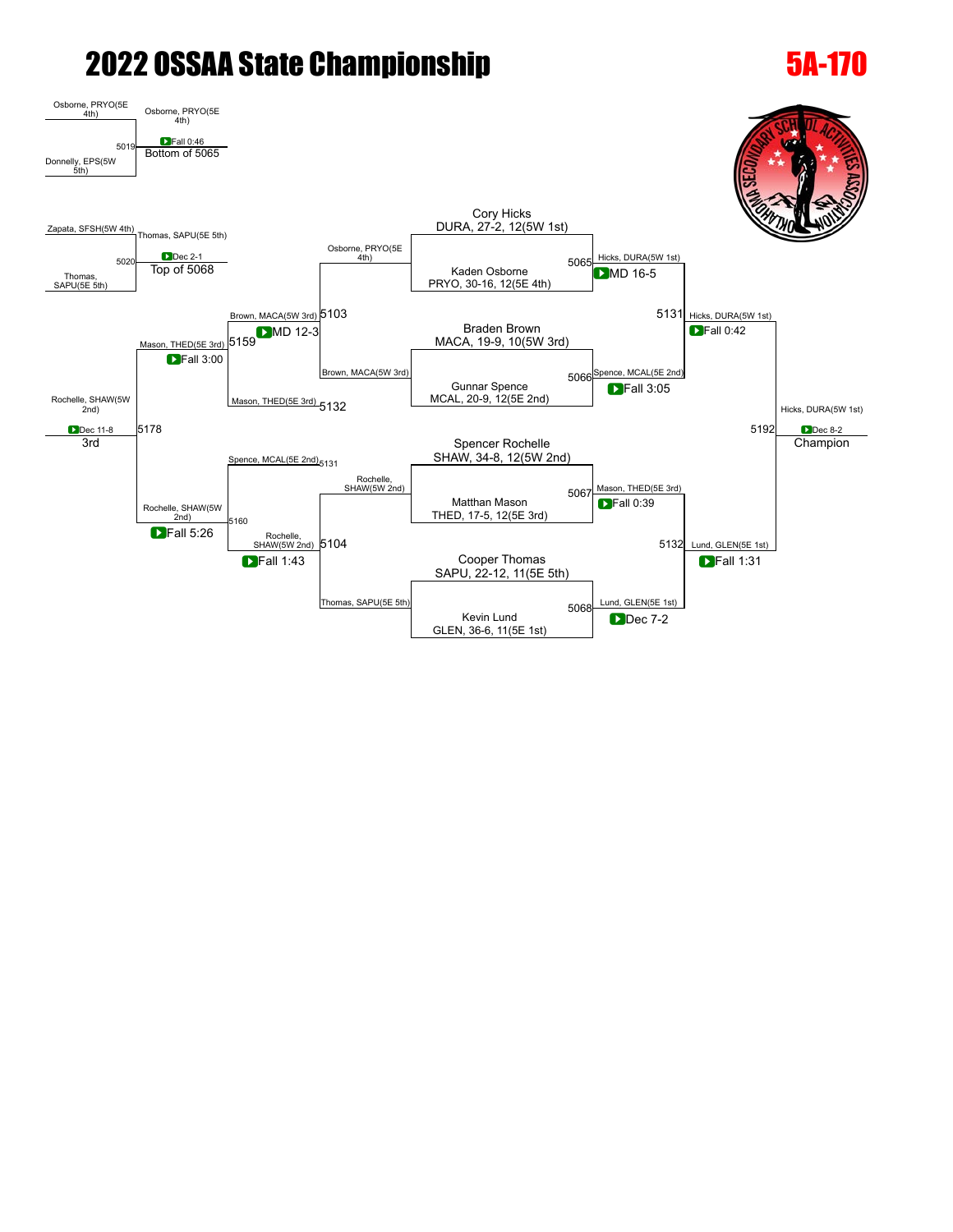### [Lecoq](javascript:viewProfile(1190921096)), SAPU(5E 4th) [Sherman,](javascript:viewProfile(464352135)) CAAL(5W 5th) **D**Fall 5:04 [Sherman](javascript:viewProfile(464352135)), CAAL(5W 5th) [5021](javascript:openBoutSheet(1,) Bottom of [5069](javascript:openBoutSheet(3,) [Taber](javascript:viewProfile(2098477009)), SHAW(5W 4th) [Taber,](javascript:viewProfile(2098477009)) SHAW(5W 4th) **D**Fall 3:12 [Sherman,](javascript:viewProfile(464352135)) CAAL(5W 5th) Thad [Hicks](javascript:viewProfile(362307132)) ELRE, 24-12, 12(5W 1st) [Hicks](javascript:viewProfile(362307132)), ELRE(5W 1st) [5133](javascript:openBoutSheet(7,) Seago, COLL(5E 2nd) Wells, GLEN(5E 1st) **D**Dec 5-0 [Arnall](javascript:viewProfile(246281096)), GROV(5E 5th) [5022](javascript:openBoutSheet(2,) Raylyn [Sherman](javascript:viewProfile(464352135)) CAAL, 31-13, 11(5W 5th)  $\begin{array}{|c|c|c|c|}\n\hline\n\text{J=all 3:12} & \text{3:12} & \text{5:13} \\
\hline\n\text{Top of 5072} & & & & \text{3:14} \\
\hline\n\end{array}$  $\begin{array}{|c|c|c|c|}\n\hline\n\text{J=all 3:12} & \text{3:12} & \text{5:13} \\
\hline\n\text{Top of 5072} & & & & \text{3:14} \\
\hline\n\end{array}$  $\begin{array}{|c|c|c|c|}\n\hline\n\text{J=all 3:12} & \text{3:12} & \text{5:13} \\
\hline\n\text{Top of 5072} & & & & \text{3:14} \\
\hline\n\end{array}$ [Pool](javascript:viewProfile(1549466096)), GUTH(5W 3rd) [5105](javascript:openBoutSheet(8,) **DFall 5:28** [Hamm,](javascript:viewProfile(380598096)) CPS(5E 3rd) **D**Dec 9-4 MACA(5W 2nd) Spade [Pool](javascript:viewProfile(1549466096)) [5161](javascript:openBoutSheet(11,) BDec 5-3 Spade Pool<br>5161 GUTH, 25-15, 12(5W 3rd) **Dec 5-3** [Pool](javascript:viewProfile(1549466096)), GUTH(5W 3rd) Seago, COLL(5E 2nd) **Fall 5:57** [5179](javascript:openBoutSheet(14,) [5193](javascript:openBoutSheet(13,) **D**Dec 12-7 [Henry,](javascript:viewProfile(851917135)) MACA(5W 2nd) [5134](javascript:openBoutSheet(9,) BK Seago COLL, 28-6, 12(5E 2nd) [5070](javascript:openBoutSheet(4,) **D**Dec 6-1 [Hicks](javascript:viewProfile(362307132)), ELRE(5W 1st) [5133](javascript:openBoutSheet(7,) Parker [Henry](javascript:viewProfile(851917135)) MACA, 27-9, 11(5W 2nd) 3rd [Hamm](javascript:viewProfile(380598096)), CPS(5E 3rd) [Hamm](javascript:viewProfile(380598096)), CPS(5E<br>3rd) [Henry](javascript:viewProfile(851917135)), MACA(5W 2nd) Wells, GLEN(5E 1st) [5134](javascript:openBoutSheet(9,) **Champion** Gage [Hamm](javascript:viewProfile(380598096)) CPS, 21-5, 12(5E 3rd) [5071](javascript:openBoutSheet(5,) [5162](javascript:openBoutSheet(12,) [Hamm,](javascript:viewProfile(380598096)) CPS(5E<br>3rd) [5106](javascript:openBoutSheet(10,) **D**Fall 4:36 **D**Dec 5-4 Johnny [Taber](javascript:viewProfile(2098477009)) SHAW, 25-14, 12(5W 4th)<br>SHAW, 25-14, 12(5W 4th) **Fall 5:55** [Taber,](javascript:viewProfile(2098477009)) SHAW(5W 4th)  $5072$  Wells, GLEN(5E 1st) **D**Dec 7-1 Garrett Wells GLEN, 39-0, 12(5E 1st) [5072](javascript:openBoutSheet(6,) **D**Fall 0:24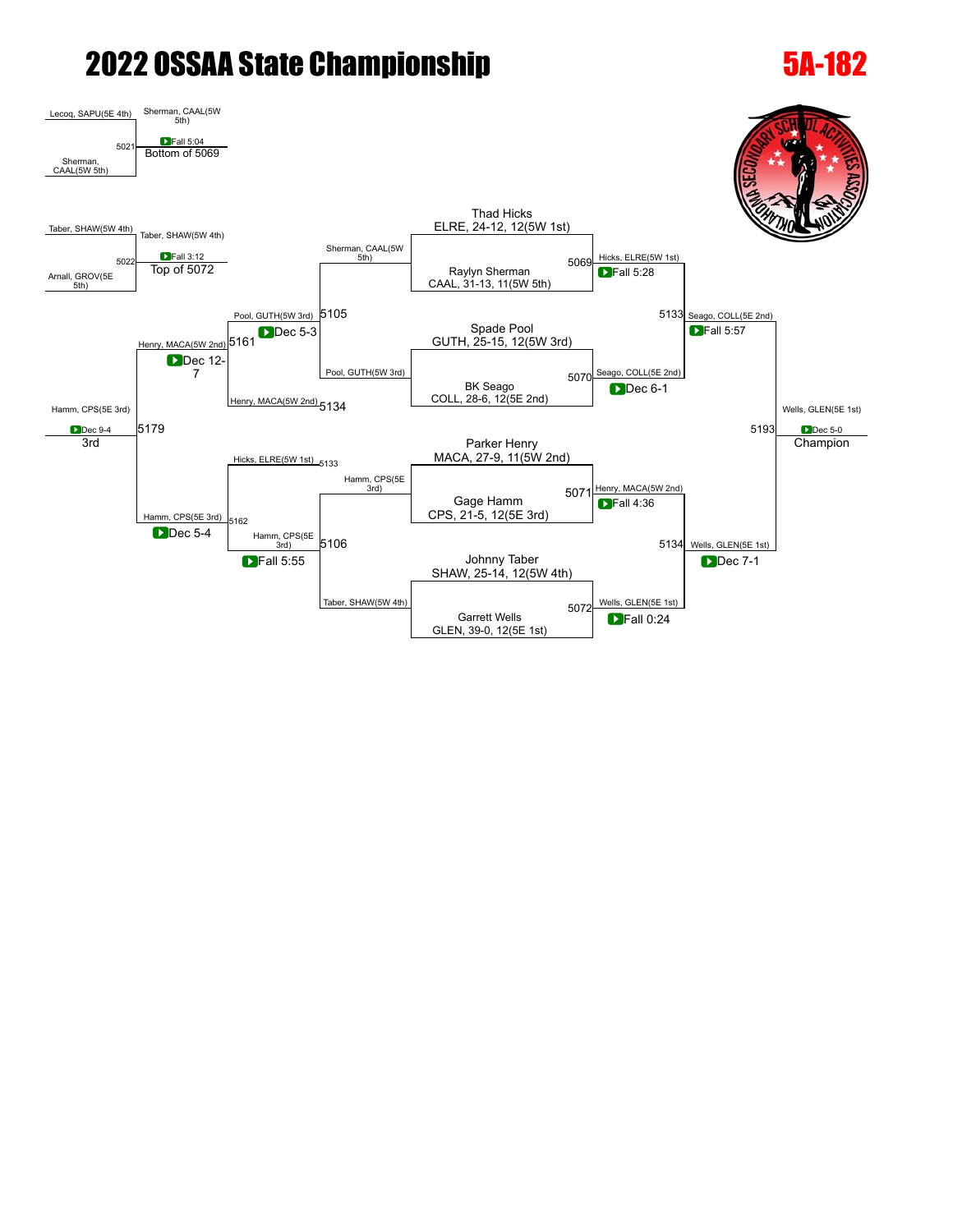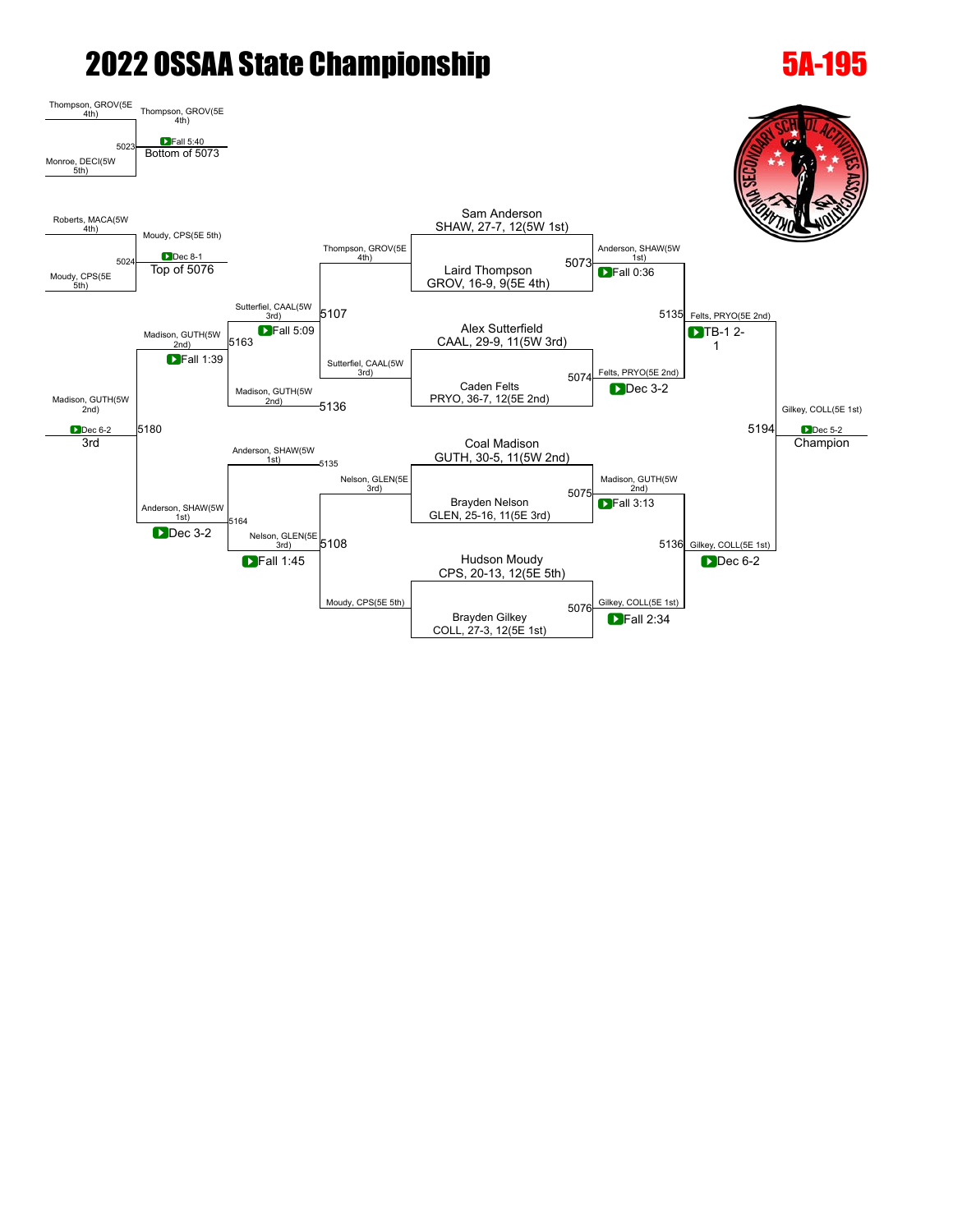